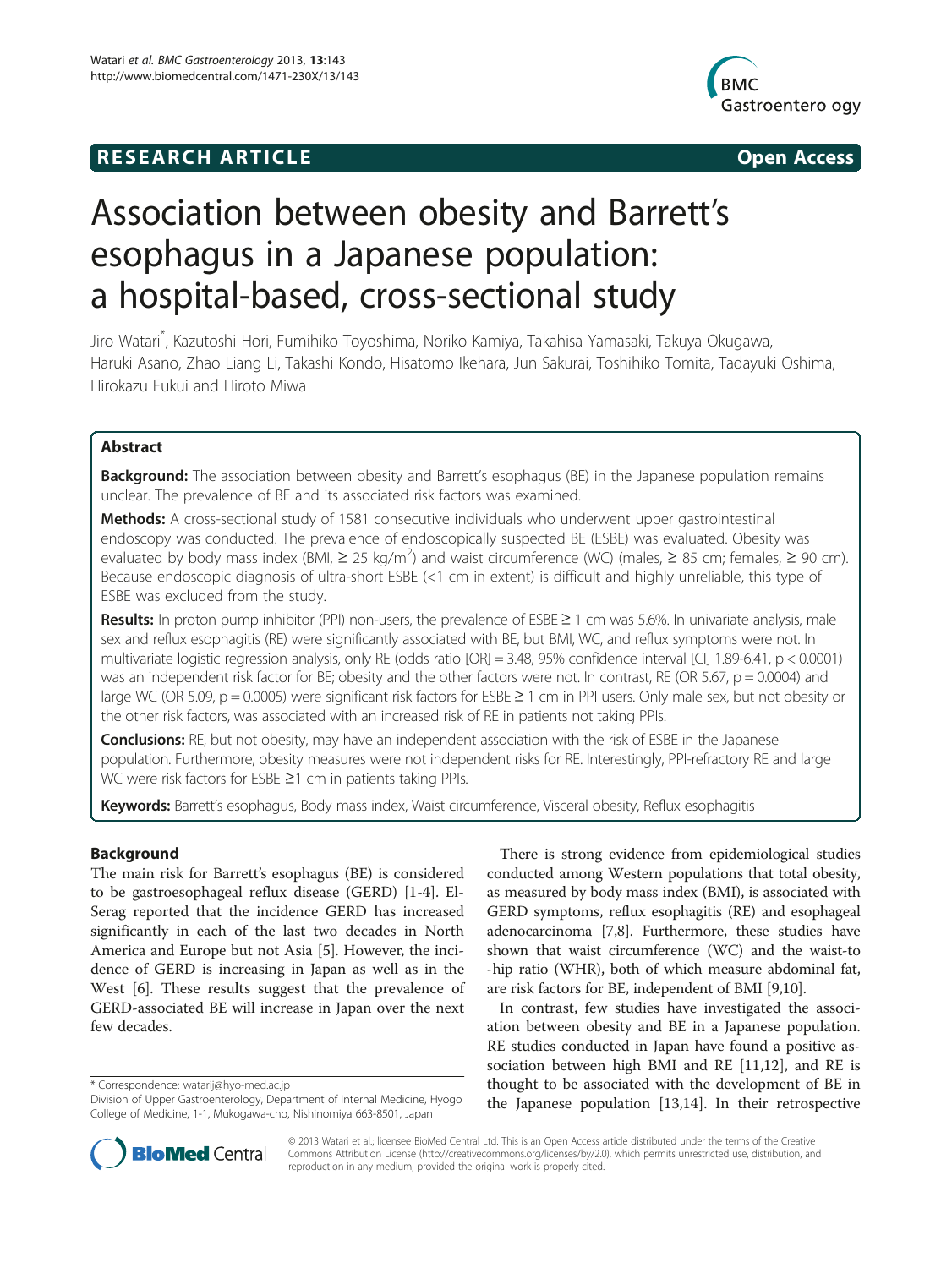study, Akiyama et al. reported a positive association between visceral obesity and BE in Japanese patients with non-alcoholic fatty liver disease, with visceral obesity being defined using visceral adipose tissue (VAT) measurements on abdominal computed tomographic images, but the strength of the risk of BE was very weak (odds ratio [OR], 1.0074; 95% confidence interval [CI], 1.0001- 1.0147,  $p = 0.0472$ ) [[15](#page-6-0)]. Previous reports from Japan on the association between obesity and RE or BE have been limited to retrospective studies [\[13,15](#page-6-0)]. Therefore, it remains controversial whether obesity is actually an independent risk factor for BE in Japanese subjects.

In most of the BE cases identified in Japan, the lesions were very short, i.e., < 1 cm in length. Such cases are classified as ultra-short BE, although the diagnosis of this disease entity is difficult and highly unreliable [\[16](#page-6-0)-[18](#page-6-0)]. One possible reason for the difficulty may be the use of different definitions of the gastroesophageal junction (GEJ), i.e., the distal end of the esophageal palisade vessels versus the proximal margin of the gastric folds [[16,19,20\]](#page-6-0). As defined in the West, BE diagnosis requires histological confirmation of the specialized intestinal metaplasia (SIM). Thus, cases without histological confirmation of SIM are defined as endoscopically suspected BE (ESBE) in the US but are not regarded as BE [\[21\]](#page-6-0). Furthermore, the previous studies have included patients who were taking proton pump inhibitors (PPIs), which may induce the regression and normalization of BE [\[14,22,23](#page-6-0)]. Thus, the associations between obesity and BE should be investigated separately in patients taking and those not taking PPIs.

A recent study by Kramer et al. found no associations between BMI, WHR and short-segment BE, but a strong and statistically significant association between WHR and long-segment BE in the US [\[24](#page-6-0)]. In the current study, we focused on short-segment BE, and excluded ultra-short BE, and analyzed the association between this disease entity and obesity separately in patients taking and those not taking PPIs in Japan.

### Methods

#### Patients

A hospital/clinic-based, cross-sectional, pilot study assessing the association between obesity and the development of BE was performed. Between November 2011 and June 2012, 1581 consecutive patients who underwent upper endoscopy at the Gastroenterology Division of Hyogo College of Medicine Hospital ( $n = 1114$ ), one affiliated hospital  $(n = 327)$ , and one clinic  $(n = 140)$  were enrolled in this study. Most patients were outpatients, and patients who had previously undergone upper gastrointestinal tract surgery, who had previously undergone endoscopy during this period, and those who were followed in the surveillance registry of BE in our department were excluded. At the affiliated hospital and the clinic, transnasal endoscopy with

an ultrathin endoscope was performed only for medical check-up, while at our college hospital endoscopy was performed for various reasons, such as GERD symptoms (n = 200, 18.0%), detailed examination of gastric cancer or neoplasms (n = 78, 7.0%), follow-up study after endoscopic treatment for dysplasia and/or cancer  $(n = 36, 3.2\%)$ , and other reasons, including screening, follow-up for peptic ulcers, and so on. A standardized questionnaire was used to obtain a history from each subject regarding GERD symptoms, smoking and alcohol habits prior to endoscopy. Whether or not subjects were taking PPIs was determined by self-report and a review of the medical prescriptions in our database. The Ethics Committee of Hyogo College of Medicine and the affiliated hospital and clinic approved this study. Written, informed consent was obtained from all patients prior to this study.

#### Endoscopy protocol

In Japan, the GEJ is defined as the distal limit of the lower esophageal palisade vessels [\[21\]](#page-6-0), but in the West the GEJ is defined as the proximal margin or upper end of the gastric folds (Prague C&M criteria) [[16\]](#page-6-0). In the present study, ESBE was diagnosed endoscopically as columnar-lined epithelium between the lower end of the palisade vessels of the lower esophagus and the squamocolumnar junction. However, if the palisade vessels could not be visualized clearly, the upper end of the gastric folds was regarded as the GEJ. When the ESBE length was considered to be 1 cm or more, the length was measured in comparison to the length of the endoscope. In contrast, when the length was considered to be  $< 1.0$  cm, the ESBE length was judged in comparison to the biopsy forceps (the open forceps were about 7 mm in diameter; Radial Jaw™ 4: Boston Scientific Corporation, Natick, MA). If possible, at least one biopsy specimen was obtained from ESBE, > 5 mm in extent, in order to confirm the presence of SIM on histology. Atrophic gastritis was classified into 2 types according to the Kimura and Takemoto classification [[25\]](#page-6-0): the closed type, as mild atrophic gastritis  $(C \ 1-3)$ , and the open type, as severe atrophic gastritis  $(O 1-3)$ . RE was diagnosed based on the Los Angeles (LA) classification [[26\]](#page-6-0), and individuals with LA classification grade A or more were considered positive for RE. These endoscopic data were prospectively collected.

#### Measures of adiposity

Prior to endoscopy, we performed the following body measurements of the subjects. BMI was calculated as weight divided by the square of height  $(kg/m<sup>2</sup>)$ . "Obesity" was defined as  $BMI \geq 25.0$  kg/m<sup>2</sup>, based on the criteria of the Japanese Society of Obesity [\[27\]](#page-6-0). A large WC based on the Japanese criteria ( $\geq$  85 cm for men,  $\geq$ 90 cm for women) was defined as an abnormal WC [\[28](#page-6-0)].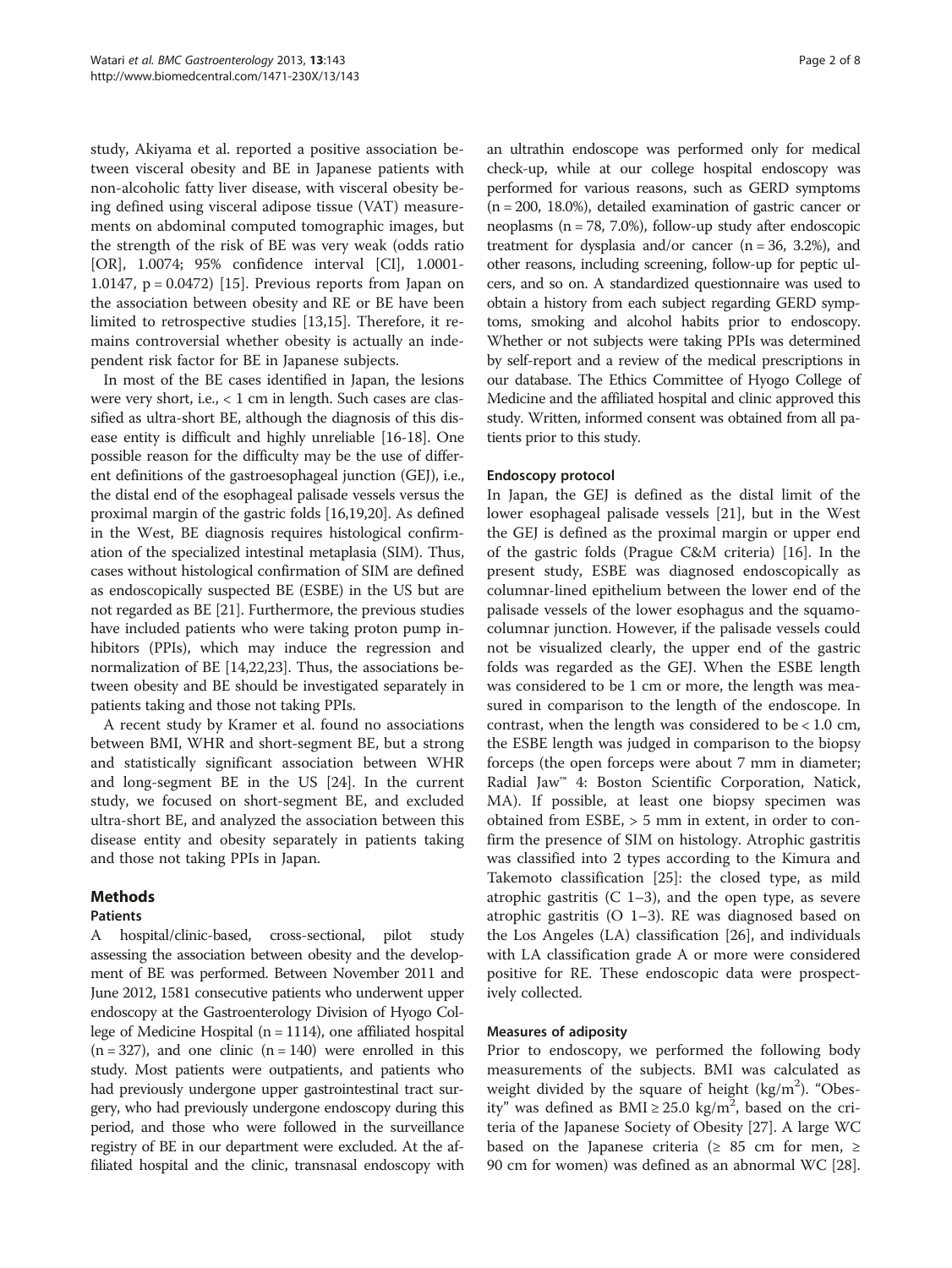The high-risk category for WHR was defined as  $\geq 0.9$  for males and  $\geq 0.85$  for females, according to the definition of Ilanne-Parikka et al. [[29](#page-6-0)].

#### Symptoms and habits

GERD symptoms were defined as the presence of either heartburn or acid regurgitation at least once weekly. Also, the presence of a current alcohol (active consumption of any amount of alcohol) or cigarette (active smoking of any number of cigarettes) habit was determined by interview prior to the study. A PPI user was regarded as a patient who had continuously taken a PPI such as omeprazole (20 mg/day), lansoprazole (15 or 30 mg/day), rabeprazole (10 or 20 mg/day), or esomeprazole (20 mg/day) once a day beginning at least 2 months before this study.

#### Statistical analysis

The data were assessed by the Mann–Whitney U-test for patients' age and adiposity measures, and the chisquare test or Fisher's exact test for the other variables between the two groups. Statistical significance was defined as a  $p$  value < 0.05. Odds ratios (ORs) and the corresponding 95% confidence intervals (CIs) for risk factors for ESBE and RE were calculated using StatView Version 5.0 for Macintosh (SAS Institute Inc., Cary, NC). We included all factors with p < 0.10 in unadjusted models in the multiple logistic regression model. Those factors with  $p > 0.05$  in backwards stepwise regression were dropped from the final model.

#### Results

#### Patient characteristics

A total of 1581 individuals (921 men, 660 women) were enrolled in this study. Their mean age was  $58.9 \pm$ 14.7 years (range: 18 to 92 years). Of these, 1214 patients

(76.8%) were not taking PPIs and, of these, 840 (69.2%) showed no evidence of ESBE on endoscopy and thus constituted our control group. On the other hand, the remaining 367 patients were regular PPI users, of whom 256 (69.8%) did not show ESBE and the remaining 111 (30.2%) had ESBE.

Among patients who were not taking PPIs  $(n = 1214)$ , the prevalence of ESBE was  $30.8\%$  (374 cases):  $25.2\%$  (n = 306) for ultra-short ESBE, 5.4% (n = 65) for ESBE of  $\geq$ 1 cm but  $<$ 3 cm, and only 0.2% (n = 3) for long-segment ESBE (LSBE,  $ESBE \geq 3$  cm). On the other hand, that of  $ESBE$ among patients taking PPIs (367 cases) was 30.3%: 24.0%  $(n = 88)$  for ultra-short-segment ESBE, 5.2%  $(n = 19)$  for ESBE of  $\geq 1$  cm but <3 cm, and 1.1% (n = 4) for longsegment ESBE.

#### Factors predicting development of  $ESBE \geq 1$  cm and RE

Because endoscopic diagnosis of ultra-short ESBE is difficult and highly unreliable, as mentioned above, patients with ultra-short ESBE were excluded from this evaluation.

As shown in Table 1, SIM was identified in patients with  $ESBE \ge 1$  cm (38.8%) among PPI non-users in whom a biopsy could be obtained, but did not differ from the frequency of SIM (44.4%) among regular PPI users who underwent biopsy. In patients not taking PPIs, there was no significant difference in age between the controls and the ESBE group. The percentage of males was significantly higher among patients with  $ESBE \geq$ 1 cm than among controls  $(p = 0.03)$ . RE was detected with significantly greater frequency in patients with ESBE  $\geq 1$  cm than among controls ( $p < 0.0001$ ), both for patients taking and those not taking PPIs.

Among both patients taking and those not taking PPIs, all adiposity measures including BMI, WC, and WHR in

| Table 1 Clinical characteristics of the patients with endoscopically suspected Barrett's esophagus $\geq$ 1 cm |               |           |  |  |  |
|----------------------------------------------------------------------------------------------------------------|---------------|-----------|--|--|--|
|                                                                                                                | PPI non-users | PPI users |  |  |  |

|                             | ггтнон-чэсгэ    |                  |                | ггі изсіз                |                  |        |
|-----------------------------|-----------------|------------------|----------------|--------------------------|------------------|--------|
|                             | <b>Controls</b> | $ESBE \geq 1$ cm | P              | <b>Controls</b>          | $ESBE \geq 1$ cm | P      |
| Number                      | 840 (69.2)      | 68 (5.6)         | $\overline{a}$ | 256 (69.8)               | 23(6.3)          |        |
| <b>SIM</b>                  | ٠               | 19/49 (38.8)     | $\overline{a}$ | $\overline{\phantom{a}}$ | 8/18 (44.4)      |        |
| Patients profile            |                 |                  |                |                          |                  |        |
| Age, y                      | $56.2 \pm 14.8$ | $58.3 \pm 13.6$  | 0.31           | $63.5 \pm 15.3$          | $67.5 \pm 12.4$  | 0.26   |
| Male sex                    | 464 (55.2)      | 47 (69.1)        | 0.03           | 129 (50.4)               | 14(60.9)         | 0.34   |
| Alcohol drinking            | 244 (29.0)      | 20(29.4)         | 0.95           | 54(21.1)                 | 8(34.8)          | 0.13   |
| Current smoking             | 173 (20.6)      | 14(20.6)         | 0.99           | 34 (13.3)                | 3(13.0)          | > 0.99 |
| <b>GERD</b> symptoms        | 126 (15.0)      | 12(17.6)         | 0.56           | 74 (28.9)                | 9(39.1)          | 0.30   |
| Endoscopic findings         |                 |                  |                |                          |                  |        |
| Reflux esophagitis          | 68(8.1)         | 17(25.0)         | < 0.0001       | 22(8.6)                  | 8(34.8)          | 0.0001 |
| Gastric atrophy (Open-type) | 158 (18.8)      | 16(23.5)         | 0.34           | 96 (37.5)                | 6(26.1)          | 0.28   |

PPI proton pump inhibitor, ESBE endoscopically suspected Barrett's esophagus, SIM specialized intestinal metaplasia, GERD gastroesophageal reflux disease, NS not significant.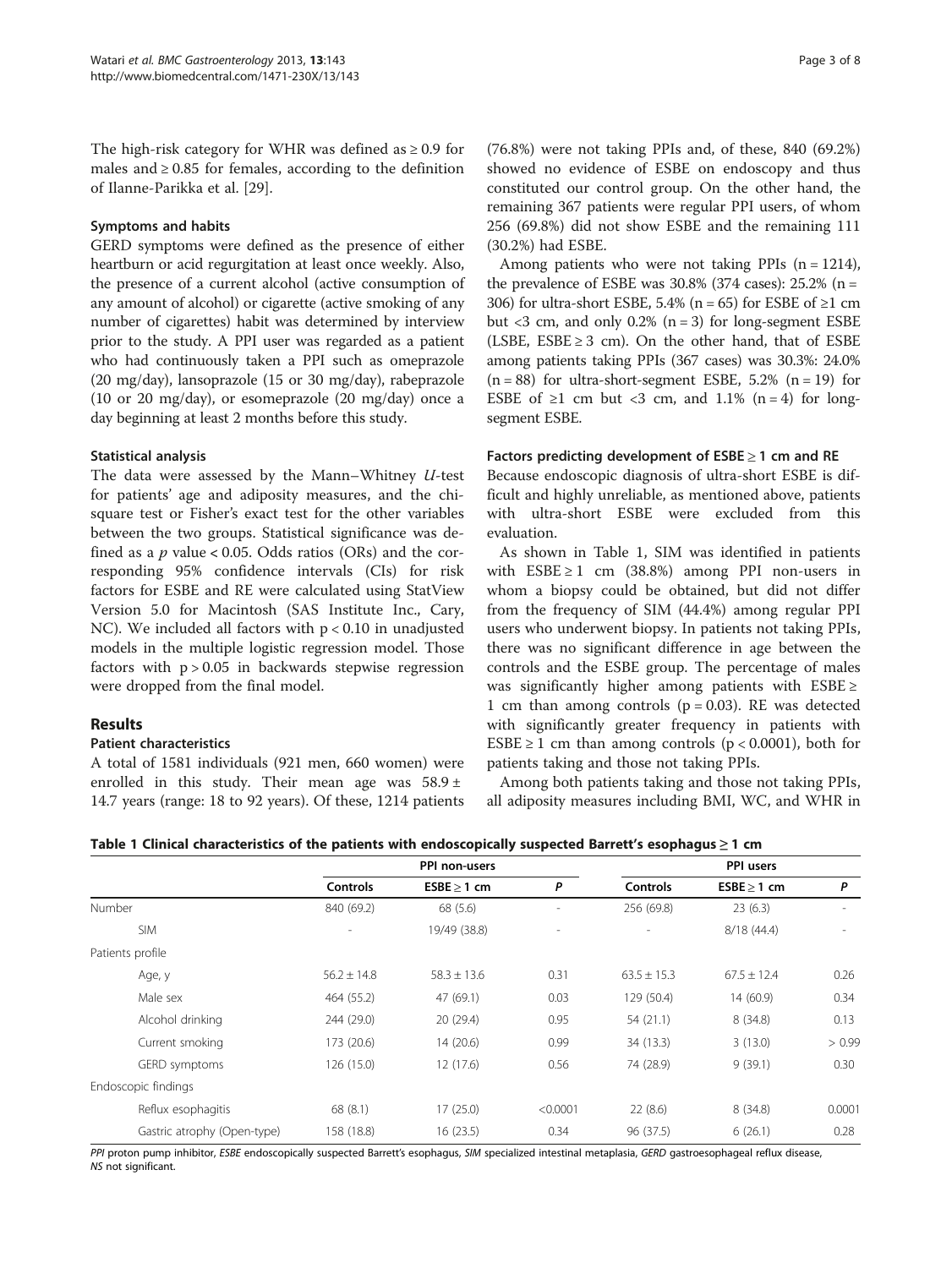| A. Patients not taking PPIs       |                 |                        |                 |                        |          |
|-----------------------------------|-----------------|------------------------|-----------------|------------------------|----------|
| <b>Adiposity measures</b>         | <b>Controls</b> | (%)                    | $ESBE > 1$ cm   | (%)                    | P value  |
| BMI, $kg/m2$                      | $21.8 \pm 3.5$  | $(17.2)^{n}$           | $22.9 \pm 2.64$ | $(30.4)^{7}$           | 0.11     |
| WC. cm                            | $80.3 + 10.8$   | $(23.4)$ **            | $82.7 + 8.68$   | $(60.9)$ <sup>**</sup> | < 0.0001 |
| <b>WHR</b>                        | $0.87 \pm 0.08$ | $(49.6)^{+}$           | $0.90 \pm 0.04$ | $(42.9)$ <sup>†</sup>  | 0.55     |
| B. Patients regularly taking PPIs |                 |                        |                 |                        |          |
| <b>Adiposity measures</b>         | <b>Controls</b> | (%)                    | $ESBE > 1$ cm   | (%)                    | P value  |
| BMI, $kg/m2$                      | $22.4 \pm 3.5$  | $(19.5)^{^{\circ}}$    | $22.3 \pm 3.3$  | $(19.1)^{^{\circ}}$    | 0.94     |
| WC. cm                            | $80.8 \pm 10.2$ | $(29.8)$ <sup>**</sup> | $81.5 + 10.1$   | $(36.8)$ <sup>**</sup> | 0.27     |
| <b>WHR</b>                        | $0.88 \pm 0.08$ | $(46.7)^{+}$           | $0.88 + 0.06$   | $(42.3)^{1}$           | 0.54     |

#### Table 2 Distributions of BMI, WC and WHR among cases and controls

BMI body mass index, WC waist circumference, WHR waist-to-hip ratio, PPI proton pump inhibitor.

ESBE endoscopically suspected Barrett's esophagus.

P values indicate the comparison in the prevalence between controls and  $ESBE \ge 1$  cm.

\* The prevalence indicates body mass index > 25 kg/m<sup>2</sup>

. \*\* The prevalence indicates a large waist circumference defined as ≥ 85 cm for males and ≥ 90 cm for females.

† The prevalence indicates a large waist-to-hip ratio defined as ≥ 0.9 for males and ≥ 0.85 for females.

patients with  $ESBE \geq 1$  cm were not significantly different from those among controls (Table 2). However, the prevalence of large WC was significantly higher in patients with  $BE \ge 1$  cm than in the controls (p < 0.0001) among patients regularly taking PPIs, but not among those not taking PPIs.

When analyzing the strength of the association between obesity and ESBE development on multivariate logistic regression analysis, RE was an independent risk factor for  $ESBE \geq 1$  cm in both patients who were not taking PPIs  $(OR = 3.48, 95\% CI = 1.89-6.41, p < 0.0001)$  and those who were regularly taking PPIs  $(OR = 5.67, 95\% \text{ CI} = 2.17$ -14.86,  $p = 0.0004$ ) (Table 3). Intriguingly, a large WC was a significant risk factor for  $BE \ge 1$  cm (OR = 5.09, 95%CI = 2.04-12.72, p = 0.0005) only among regular PPI users.

Next, the relationship between RE and the patient characteristics was investigated in patients not taking PPIs. Male sex  $(p < 0.0001)$  and alcohol drinking  $(p = 1.0001)$ 0.049) were significantly associated with the development of RE (data not shown), whereas gastric atrophy significantly reduced the development  $(p = 0.02)$ . In keeping with the findings from previous studies in the West [[7,8\]](#page-6-0) and Japan [\[11,12](#page-6-0)] in which RE was significantly associated with obesity, all adiposity measures in the present study, i.e., BMI, WC, and WHR, were significantly greater in patients with RE than in those without  $(p < 0.0001, p < 0.0001, and p = 0.0006, respectively)$ (Table [4](#page-4-0)). Moreover, all obesity indices were associated with RE ( $p = 0.001$ ,  $p = 0.0003$ , and  $p = 0.02$ , respectively). In the multivariate analyses, however, only male sex, but none of the obesity measures, was a risk factor for RE (Table [5\)](#page-4-0). Among patients taking PPIs, only GERD symptoms were significantly associated with RE development ( $p = 0.004$ , data not shown).

#### **Discussion**

A recent study in the US reported that high WHR, but not BMI, was associated with a significant increase in the risk of LSBE but not short-segment BE in white men [[24\]](#page-6-0). The present study is the first cross-sectional study

| Table 3 Predictors of the development of endoscopically suspected Barrett's esophagus |  |  |
|---------------------------------------------------------------------------------------|--|--|
|---------------------------------------------------------------------------------------|--|--|

| A. Patients not taking proton pump inhibitors       |           |                   |          |           |                |          |
|-----------------------------------------------------|-----------|-------------------|----------|-----------|----------------|----------|
|                                                     |           | <b>Univariate</b> |          |           | Multivariate   |          |
|                                                     | <b>OR</b> | 95% CI            | P value  | <b>OR</b> | 95% CI         | P value  |
| Male sex                                            | 1.81      | $1.07 - 3.09$     | 0.03     | 1.61      | $0.94 - 2.77$  | 0.08     |
| Reflux esophagitis                                  | 3.78      | $2.07 - 6.91$     | < 0.0001 | 3.48      | $1.89 - 6.41$  | < 0.0001 |
| B. Patients regularly taking proton pump inhibitors |           |                   |          |           |                |          |
|                                                     |           | <b>Univariate</b> |          |           | Multivariate   |          |
|                                                     | <b>OR</b> | 95% CI            | P value  | <b>OR</b> | 95% CI         | P value  |
| Reflux esophagitis                                  | 5.67      | $2.17 - 14.86$    | 0.0004   | 5.67      | $2.17 - 14.86$ | 0.0004   |
| Large waist circumference *                         | 5.08      | $2.10 - 12.33$    | 0.0003   | 5.09      | $2.04 - 12.72$ | 0.0005   |
|                                                     |           |                   |          |           |                |          |

OR odds ratio, CI confidence interval.

\* Large waist circumference is defined as ≥ 85 cm for males and ≥ 90 cm for females.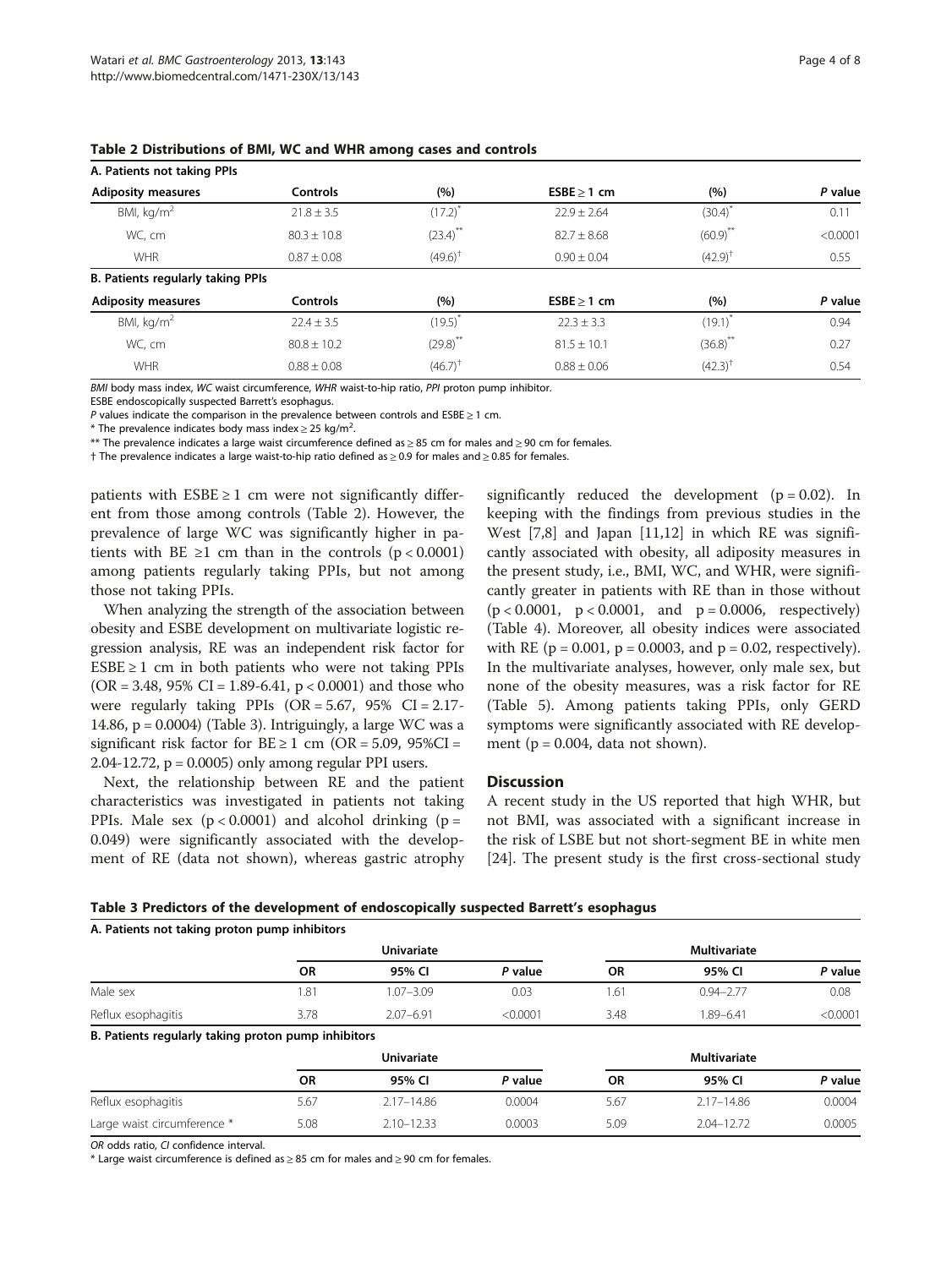<span id="page-4-0"></span>Table 4 Relationship between reflux esophagitis and obesity in patients not taking PPIs

|                           |                 | Reflux esophagitis |          |
|---------------------------|-----------------|--------------------|----------|
| <b>Adiposity measures</b> | <b>Positive</b> | <b>Negative</b>    | P value  |
| BMI, $kg/m2$              | $23.6 + 3.6$    | $72.4 + 3.4$       | < 0.0001 |
| WC, cm                    | $84.5 + 10.0$   | $80.8 + 10.1$      | < 0.0001 |
| <b>WHR</b>                | $0.90 + 0.07$   | $0.87 + 0.08$      | 0.0006   |

PPI proton pump inhibitor, BMI body mass index, WC waist circumference, WHR waist-to-hip ratio.

using prospective endoscopic data collection to evaluate the association between obesity and the risk of ESBE, especially short-segment ESBE, in a Japanese population. The pathognomonic point of this study is that the risk factors for  $ESBE \geq 1$  cm, excluding ultra-short ESBE for which endoscopic diagnosis is highly unreliable, were investigated separately in subjects taking and those not taking PPIs in order to exclude the possibility of a drug affecting the pathophysiology of BE.

The natural history of GERD, including RE, is incompletely understood because very few well-designed prospective studies and endoscopic studies in general populations have been performed [[30](#page-6-0)]. In the current study, RE was a significant risk factor for ESBE development. In two retrospective studies from Japan, RE was shown to be associated with ESBE [\[13,14\]](#page-6-0) and also with the progression of ESBE using a multivariate model [\[13](#page-6-0)]. Therefore, the present findings support these previous results from Japan. However, these studies unfortunately included ultra-short ESBE. According to the previous reports [\[14,22,23\]](#page-6-0), PPI administration might heal RE and induce short BE to regress. Of 367 patients who were regularly taking PPIs, 33 subjects (9.0%) showed RE in the present study (data not shown). It has been reported that the proportion of PPI-refractory RE patients is approximately 7–15% [\[31\]](#page-6-0), a finding that is consistent with the present result. Furthermore, the incidence of PPI treatment-resistant RE was significantly higher in patients with  $ESBE \ge 1$  cm (34.8%) than in those with ultrashort ESBE  $(3.4\%, 3 \text{ of } 88)$   $(p = 0.0001, \text{ data not shown}).$ These results indicate that PPI-refractory RE may be strongly associated with an increasing risk of developing  $ESBE \geq 1$  cm.

In the current study, all adiposity measures were significantly associated with RE, whereas obesity was not a risk factor for increased BE. Observational studies from Asia have reported a consistent association between WC or VAT and RE [[32](#page-6-0),[33](#page-6-0)]. Two studies of RE in a Japanese population showed that abdominal obesity may be an important risk factor for RE in males, but not in females [[34,35\]](#page-6-0), but another report did not show this association [[36\]](#page-7-0), which has led to some controversy about the association between obesity and RE. The present study clearly demonstrated that RE was an independent risk factor for ESBE, while obesity was not a risk factor for RE. Only male sex was an independent risk factor for RE development. As reported previously from Western countries, differences in body fat distribution, rather than simple obesity as measured by the BMI, may cause GERD or BE, with abdominal fat deposition leading to an increase in intra-abdominal pressure and GERD. Corley et al. also noted that WC may predict the risk of BE or esophageal adenocarcinoma better than BMI [\[9](#page-6-0)]. It is also true that there are differences in the demographic distribution of BE by race and ethnicity [\[37](#page-7-0)]. The difference in the association between obesity and RE or BE might be explained, at least in part, by ethnic differences in the obesity pattern, especially the pattern of visceral adipose tissue deposition [\[15\]](#page-6-0). Intriguingly, in patients who are taking PPIs, large WC was a risk factor for ESBE ≥ 1 cm but not for ultra-short ESBE (data not shown), although the reason for this finding is unclear. The differences in risk factors between ultra-short and  $BE \geq 1$  cm indicate that the pathophysiologies of these two conditions may be different [\[38\]](#page-7-0). One possible mechanism for the development of  $ESBE \ge 1$  cm in Japanese subjects may be that visceral obesity as measured by WC is associated with severe esophageal acid

|  |  |  | Table 5 Predictors for the development of reflux esophagitis in patients who are not taking PPIs |
|--|--|--|--------------------------------------------------------------------------------------------------|
|  |  |  |                                                                                                  |

|                             | <b>Univariate</b> |               |          | <b>Multivariate</b> |               |         |  |
|-----------------------------|-------------------|---------------|----------|---------------------|---------------|---------|--|
|                             | <b>OR</b>         | 95% CI        | P value  | <b>OR</b>           | 95% CI        | P value |  |
| Male sex                    | 2.57              | $1.68 - 3.93$ | < 0.0001 | 2.22                | $1.25 - 3.92$ | 0.006   |  |
| Alcohol drinking            | 1.47              | $1.01 - 2.15$ | 0.05     | 1.10                | $0.68 - 1.80$ | 0.70    |  |
| Gastric atrophy (Open-type) | 0.54              | $0.31 - 0.93$ | 0.03     | 0.57                | $0.32 - 1.03$ | 0.06    |  |
| BMI (25≤)                   | 1.95              | $1.31 - 2.92$ | 0.001    | 1.51                | $0.85 - 2.70$ | 0.16    |  |
| WC*                         | 1.98              | $1.37 - 2.87$ | 0.0003   | 1.04                | $0.56 - 1.94$ | 0.89    |  |
| WHR <sup>**</sup>           | 1.70              | $1.09 - 2.66$ | 0.02     | 1.57                | $0.92 - 2.67$ | 0.10    |  |

PPI proton pump inhibitor, OR odds ratio, CI confidence interval, BMI body mass index, WC waist circumference, WHR waist-to-hip ratio.

\* Large waist circumference is defined as 85 cm ≤ for males and 90 cm ≤ for females.

\*\* Large waist-hip ratio is defined as  $\geq$  0.9 for males and  $\geq$  0.85 for females.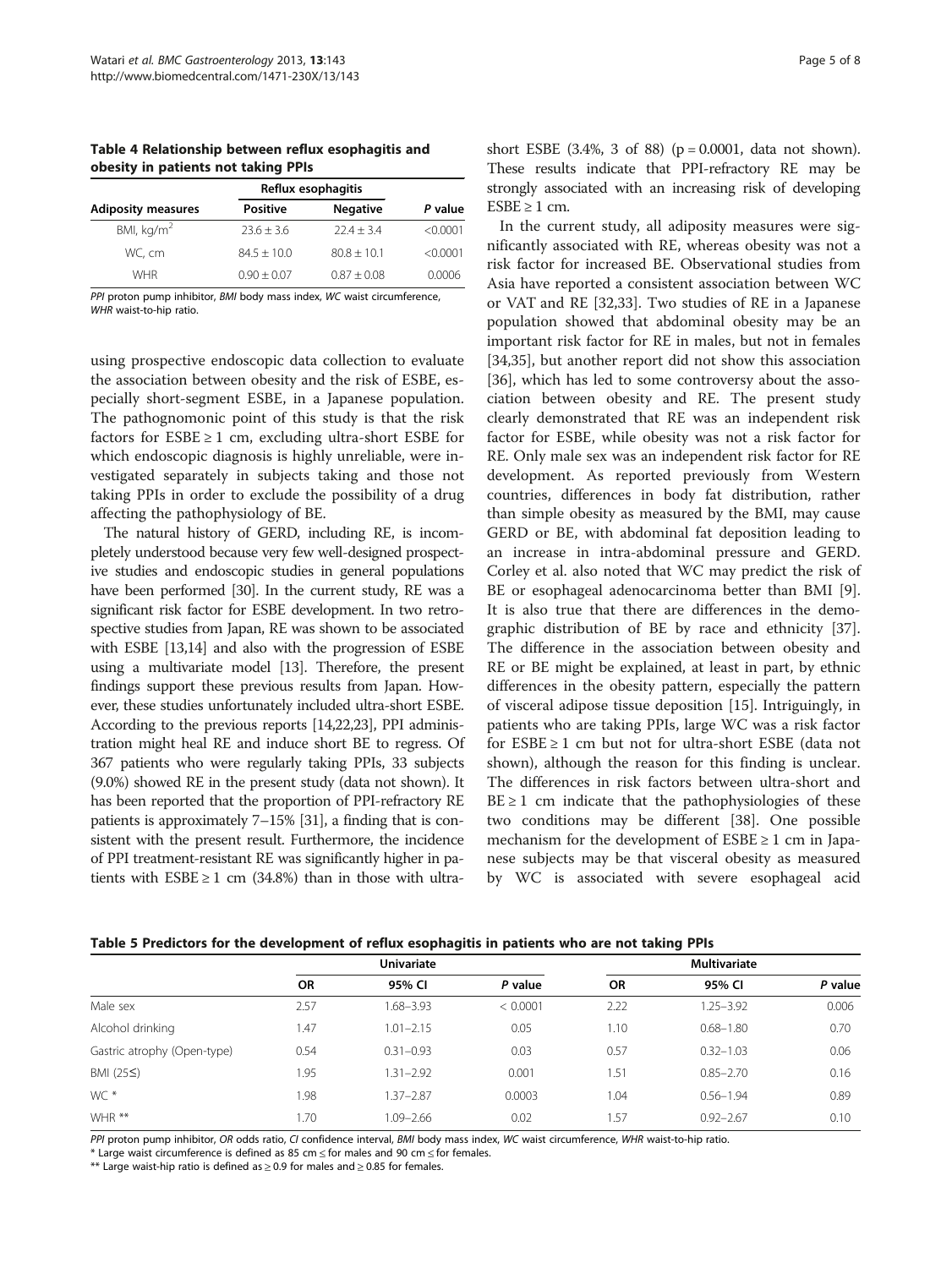exposure that cannot be sufficiently inhibited by PPI treatment alone. Therefore, 24-hour esophageal pH monitoring will be needed to clarify the mechanism in such patients.

Male sex was not a significant risk factor for ESBE with or without PPIs (OR 1.61, 95% CI = 0.94-2.77,  $p =$ 0.08) in this study, although it was associated with an increased risk of RE development. Male sex has been reported to be an important predictive factor for BE [[10,](#page-6-0)[37\]](#page-7-0). Generally, the appropriate WC in females differs from that in males because there is a difference in the preferential accumulation of VAT between females and males [\[39,40](#page-7-0)]. Thus, the risk factors for BE development may be different between females and males. However, no association between obesity and RE or ESBE was found in either females or males in the present study (data not shown). Further investigation may be required using a larger series of samples to determine the association between gender and BE.

There was no significant difference in the prevalence of ESBE, including ultra-short ESBE, between patients taking PPIs (30.2%, 111 of 367) and those not taking PPIs (30.8%, 374 of 1214). The prevalence rates of endoscopically suspected LSBE were only 1.1% and 0.2% in patients taking PPIs and those not taking PPIs, respectively; therefore, the remaining cases were mostly shortsegment ESBE, especially ultra-short ESBE < 1 cm. These findings are consistent with reports from Japan and Asia, in which SSBE was shown to be more common and LSBE more rare than in Western countries [\[41,42\]](#page-7-0). It remains unclear why the prevalence of LSBE is different between Japan and the West. Some possible reasons for this difference include differences in genetic susceptibility, genetic polymorphisms, diet or other clinical/ nutritional factors, and environmental influences (socioeconomic status) [[43\]](#page-7-0), along with differences in the definition of the BE and GEJ.

The frequency of SIM increased with longer BE, a finding that is consistent with recent reports [\[44,45\]](#page-7-0). In our study, biopsy sampling was not done based on the Seattle biopsy protocol, which is a widely accepted method for performing surveillance biopsies [\[46](#page-7-0)], and this omission presumably increased the chance of bias inclusion. However, SIM was detected in 38.8% (19 of 49) of patients with  $ESBE \ge 1$  cm who were not taking PPIs, even in those with ultra-short BE (20.2%, 23 of 114), and this prevalence was higher compared to the finding of Westerhoff et al. [\[44\]](#page-7-0). It may be problematic to distinguish metaplasia of the gastric cardia from metaplasia of the BE and GEJ [\[10](#page-6-0)]. We previously reported that SIM obtained from SSBE, mostly ultrashort BE, was distinct from metaplasia in the cardia and the antrum from a practical molecular pathology standpoint [\[47](#page-7-0)]. More recently, it was reported that palisade

vessels are a specific, original, and useful histologic marker of tissue originating from the esophagus [\[48](#page-7-0)], thus supporting the Japanese criteria in which the distal end of the esophageal palisade vessels is considered the GEJ. Taking the findings of these reports into consideration, we believe that ESBE with palisade vessels as investigated in the present study should actually be diagnosed as BE irrespective of the presence or absence of SIM based on the Japanese [\[49](#page-7-0)] or British criteria [[50\]](#page-7-0).

The present study had several potential limitations. A possible weakness is that only ESBE without histological confirmation of SIM was evaluated, in contrast with the American criteria [\[21\]](#page-6-0). Although we examined the effect of obesity on the risk of BE with SIM, there was no significant association between them because of the limited number of cases of  $BE \ge 1$  cm with SIM (n = 19). Further study will be needed to accurately clarify this association in a Japanese population as well as in the West. Second, this study was a hospital/clinic-based study, so the pooled data might not represent the general population. In addition, the sample size was relatively small. Third, it was not established whether any of the endoscopic BE patients had a hiatus hernia, which is thought to be a risk factor of BE development, as shown previously [[14,15,20\]](#page-6-0). Fourth, *H. pylori* infection, which appears to have an inverse association with BE, was not evaluated [[40,51\]](#page-7-0). However, the present study showed that gastric atrophy, which is caused by  $H$ . *pylori* infection, was not related to BE development, a finding that is consistent with the previous study [\[13](#page-6-0)]. Additionally, we did not analyze the administration of nonsteroidal antiinflammatory drugs, including aspirin, which have been significantly associated with a risk of BE [\[52\]](#page-7-0).

#### Conclusions

In conclusion, simple and visceral obesity were not risk factors for ESBE in the present study. In fact, RE was the only one of the parameters studied that was a significant risk factor for ESBE independent of obesity. Interestingly, PPI-refractory RE and large WC in regular PPI users were strongly associated with increasing risk of  $ESBE \geq 1$  cm. Further studies with a larger sample size will be needed to clarify the reason for this lack of association between obesity and ESBE in the Japanese population.

#### Abbreviations

BE: Barrett's esophagus; ESBE: Endoscopically suspected BE; BMI: Body mass index; WC: Waist circumference; WHR: Waist-to-hip ratio; VAT: Visceral adipose tissue; PPI: Proton pump inhibitor; RE: Reflux esophagitis; GERD: Gastroesophageal reflux disease; GEJ: Gastroesophageal junction; SIM: Specialized intestinal metaplasia; OR: Odds ratio; CI: Confidence interval.

#### Competing interests

The authors declare that they have no competing interests.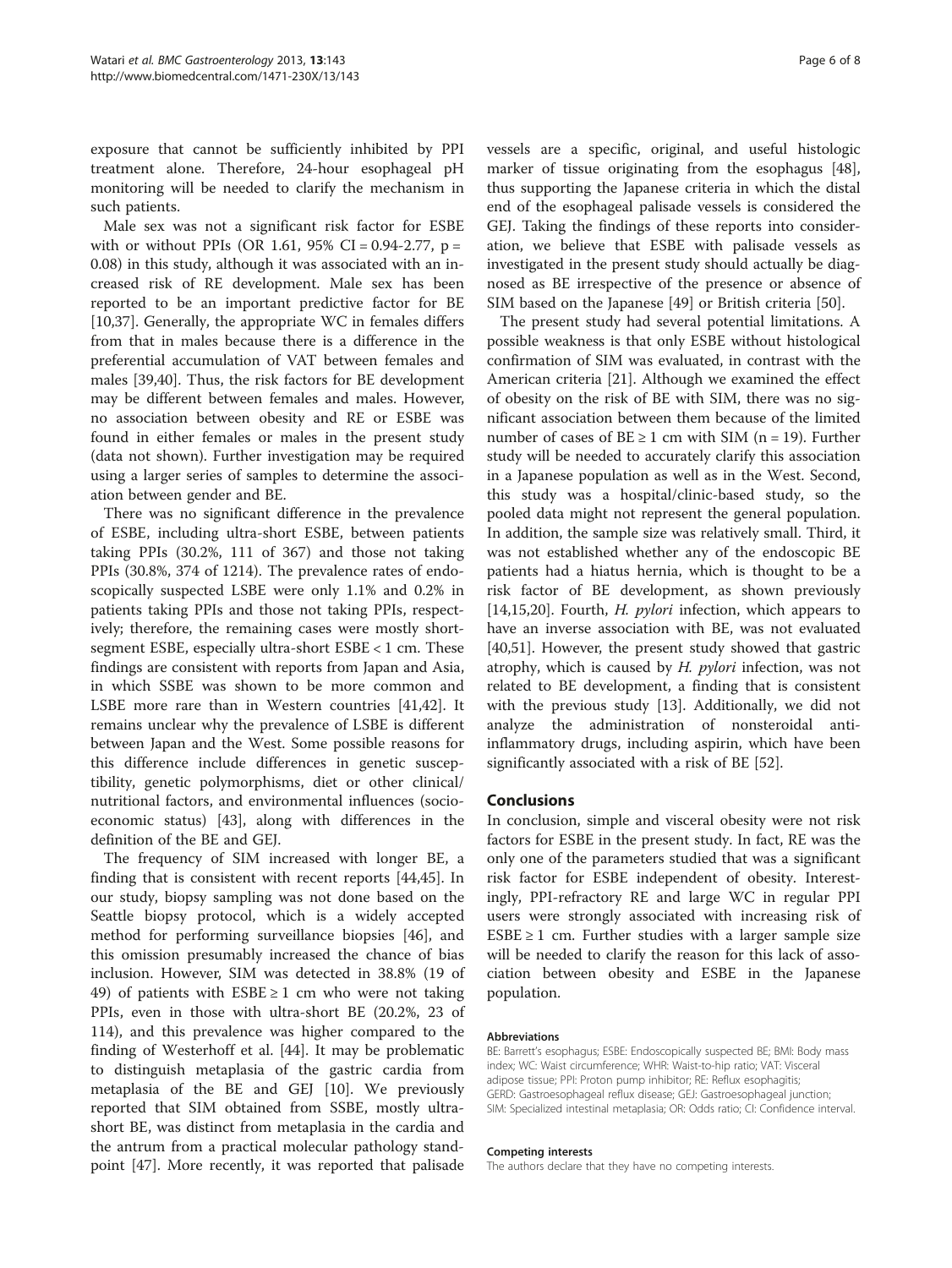#### <span id="page-6-0"></span>Authors' contributions

JW provided major input into the conceptual development of the study, analyzed the dataset, wrote the manuscript and supervised all investigations. All authors performed esophagogastroduodenoscopy according to our endoscopy protocol and measured adiposity measures in the patients. NK input all the data to a database. JW and HM had full access to all of the data (including statistical reports and tables) in the study and take responsibility for the integrity of the data and the accuracy of the data analysis. All authors read and approved the final manuscript.

#### Acknowledgement

This work was supported in part by a grant from the Ministry of Education, Culture, Sports, Science and Technology of Japan through a Grant-in-Aid for Scientific Research (C) 2010–2012 (No. 10010730).

#### Received: 17 March 2013 Accepted: 20 September 2013 Published: 26 September 2013

#### References

- 1. Falk GW: Barrett's esophagus. Gastroenterology 2002, 122:1569-1591.
- 2. Jankowski JA, Harrison RF, Perry I, Balkwill F, Tselepis C: Barrett's metaplasia. Lancet 2000, 356:2079–2085.
- 3. Sampliner RE: Updated guidelines for the diagnosis, surveillance, and therapy of Barrett's esophagus. Am J Gastroenterol 2002, 97:1888-1895.
- 4. Sampliner RE: Epidemiology, pathophysiology, and treatment of Barrett's esophagus: reducing mortality from esophageal adenocarcinoma. Med Clin North Am 2005, 89:293–312.
- 5. El-Serag HG: Time trends of gastroesophageal reflux disease: a systematic review. Clin Gastroenterol Hepatol 2007, 5:17–26.
- 6. Fujiwara Y, Arakawa T: Epidemiology and clinical characteristics of GERD in the Japanese population. J Gastroenterol 2009, 44:518-534.
- 7. El-Serag H: The association between obesity and GERD: a review of the epidemiological evidence. Dig Dis Sci 2008, 53:2307–2312.
- Hampel H, Abraham NS, El-Serag HB: Meta-analysis: obesity and the risk for gastroesophageal reflux disease and its complications. Ann Intern Med 2005, 143:199–211.
- 9. Corley DA, Kubo A, Levin TR, Block G, Habel L, Zhao W, Leighton P, Quesenberry C, Rumore GJ, Buffler PA: Abdominal obesity and body mass index as risk factors for Barrett's esophagus. Gastroenterology 2007, 133:34–41.
- 10. Edelstein ZR, Farrow DC, Bronner MP, Rosen SN, Vaughan TL: Central adiposity and risk of Barrett's esophagus. Gastroenterology 2007, 133:403–411.
- 11. Moki F, Kusano M, Mizuide M, Shimoyama Y, Kawamura O, Takagi H, Imai T, Mori M: Association between reflux oesophagitis and features of the metabolic syndrome in Japan. Aliment Pharmacol Ther 2007, 26:1069–1075.
- 12. Sakaguchi M, Oka H, Hashimoto T, Asakuma Y, Takao M, Gon G, Yamamoto M, Tsuji Y, Yamamoto N, Shimada M, Lee K, Ashida K: Obesity as a risk factor for GERD in Japan. J Gastroenterol 2008, 43:57-62.
- 13. Akiyama T, Inamori M, Akimoto K, Iida H, Mawatari H, Endo H, Ikeda T, Nozaki Y, Yoneda K, Sakamoto Y, Fujita K, Yoneda M, Takahashi H, Hirokawa S, Goto A, Abe Y, Kirikoshi H, Kobayashi N, Kubota K, Saito S, Nakajima A: Risk factors for the progression of endoscopic Barrett's epithelium in Japan: a multivariate analysis based on the Prague C & M Criteria. Dig Dis Sci 2009, 54:1702–1707.
- 14. Okita K, Amano Y, Takahashi Y, Mishima Y, Moriyama N, Ishimura N, Ishihara S, Kinoshita Y: Barrett's esophagus in Japanese patients: its prevalence, form, and elongation. J Gastroenterol 2008, 43:928–934.
- 15. Akiyama T, Yoneda M, Inamori M, Iida H, Endo H, Hosono K, Yoneda K, Fujita K, Koide T, Tokoro C, Takahashi H, Goto A, Abe Y, Kirikoshi H, Kobayashi N, Kubota K, Saito S, Nakajima A: Visceral obesity and the risk of Barrett's esophagus in Japanese patients with non-alcoholic fatty liver disease. BMC Gastroenterol 2009, 9:56.
- 16. Sharma P, Dent J, Armstrong D, Bergman JJ, Gossner L, Hoshihara Y, Jankowski JA, Junghard O, Lundell L, Tytgat GN, Vieth M: The development and validation of an endoscopic grading system for Barrett's esophagus: the Prague C & M criteria. Gastroenterology 2006, 131:1392–1399.
- 17. Miwa H, Yokoyama T, Hori K, Sakagami T, Oshima T, Tomita T, Fujiwara Y, Saita H, Itou T, Ogawa H, Nakamura Y, Kishi K, Murayama Y, Hayashi E, Kobayashi K, Tano N, Matsushita K, Kawamoto H, Sawada Y, Ohkawa A, Arai E, Nagao K, Hamamoto N, Sugiyasu Y, Sugimoto K, Hara H, Tanimura M, Honda Y, Isozaki K, Noda S, Kubota S, Himeno S: Interobserver agreement

in endoscopic evaluation of reflux esophagitis using a modified Los Angeles classification incorporating grades N and M: a validation study in a cohort of Japanese endoscopists. Dis Esophagus 2008, 21:355–363.

- 18. Lee YC, Cook MB, Bhatia S, Chow WH, El-Omar EM, Goto H, Lin JT, Li YQ, Rhee PL, Sharma P, Sung JJ, Wong JY, Wu JC, Ho KY, Asian Barrett's Consortium: Interobserver reliability in the endoscopic diagnosis and grading of Barrett's esophagus: an Asian multinational study. Endoscopy 2010, 42:699–704.
- 19. Amano Y, Ishimura N, Furuta K, Takahashi Y, Chinuki D, Mishima Y, Moriyama I, Fukuhara H, Ishihara S, Adachi K, Kinoshita Y: Which landmark results in a more consistent diagnosis of Barrett's esophagus, the gastric folds or the palisade vessels? Gastrointest Endosc 2006, 64:206–211.
- 20. Kinjo T, Kusano C, Oda I, Gotoda T: Prague C&M and Japanese criteria: shades of Barrett's esophagus endoscopic diagnosis. J Gastroenterol 2010, 45:1039–1044.
- 21. Vakil N, van Zanten SV, Kahrilas P, Dent J, Jones R, Global Consensus Group: The Montreal definition and classification of gastroesophageal reflux disease: a global evidence-based consensus. Am J Gastroenterol 2006, 101:1900–1920.
- 22. Horwhat JD, Baroni D, Maydonovitch C, Osgard E, Ormseth E, Rueda-Pedraza E, Lee HJ, Hirota WK, Wong RK: Normalization of intestinal metaplasia in the esophagus and esophagogastric junction: incidence and clinical data. Am J Gastroenterol 2007, 102:497–506.
- 23. Peters FT, Ganesh S, Kuipers EJ, Sluiter WJ, Klinkenberg-Knol EC, Lamers CB, Kleibeuker JH: Endoscopic regression of Barrett's oesophagus during omeprazole treatment; a randomised double blind study. Gut 1999, 45:489–494.
- 24. Kramer JR, Fischbach LA, Richardson P, Alsarraj A, Fitzgerald S, Shaib Y, Abraham NS, Velez M, Cole R, Anand B, Verstovsek G, Rugge M, Parente P, Graham DY, El-Serag HB: Waist-to-hip ratio, but not body mass index, is associated with an increased risk of Barrett's esophagus in white men. Clin Gastroenterol Hepatol 2013, 11:373–381.
- 25. Kimura K, Takemoto T: An endoscopic recognition of the atrophic border and its significance in chronic gastritis. Endoscopy 1969, 3:87-97.
- 26. Lundell LR, Dent J, Bennett JR, Blum AL, Armstrong D, Galmiche JP, Johnson F, Hongo M, Richter JE, Spechler SJ, Tytgat GN, Wallin L: Endoscopic assessment of oesophagitis: clinical and functional correlates and further validation of the Los Angeles classification. Gut 1999, 45:172–180.
- 27. The Examination Committee for Criteria of Metabolic Syndrome in Japan: Definition and diagnosis criteria of metabolic syndrome. J Jpn Soc Intern Med 2005, 94:794–809 (in Japanese).
- 28. Oda E, Watanabe K: Japanese criteria of metabolic syndrome. Circ J 2006, 70:364.
- 29. Ilanne-Parikka P, Eriksson JG, Lindström J, Hämäläinen H, Keinänen-Kiukaanniemi S, Laakso M, Louheranta A, Mannelin M, Rastas M, Salminen V, Aunola S, Sundvall J, Valle T, Lahtela J, Valle T, Lahtela J, Uusitupa M, Tuomilehto J, Finnish Diabetes Prevention Study Group: Prevalence of the metabolic syndrome and its components: findings from a Finnish general population sample and the diabetes prevention study cohort. Diabetes Care 2004, 27:2135–2140.
- 30. Fullard M, Kang JY, Neild P, Poullis A, Maxwell JD: Systematic review: does gastrooesophageal reflux disease progress? Aliment Pharmacol Ther 2006, 24:33–45.
- 31. Fass R, Shapiro M, Dekel R, Sewell J: Systematic review: proton-pump inhibitor failure in gastro-oesophageal reflux disease–where next? Aliment Pharmacol Ther 2005, 22:79–94.
- 32. Chung SJ, Kim D, Park MJ, Kim YS, Kim JS, Jung HC, Song IS: Metabolic syndrome and visceral obesity as risk factors for reflux oesophagitis: a cross-sectional case–control study of 7078 Koreans undergoing health check-ups. Gut 2008, 57:1360–1365.
- 33. Nam SY, Choi IJ, Ryu KH, Park BJ, Kim HB, Nam BH: Abdominal visceral adipose tissue volume is associated with increased risk of erosive esophagitis in men and women. Gastroenterology 2010, 139:1902–1911.
- 34. Yasuhara H, Miyake Y, Toyokawa T, Matsumoto K, Takahara M, Imada T, Yagi S, Miyatake H, Nakatsu M, Ando M, Hirohata M: Large waist circumference is a risk factor for reflux esophagitis in Japanese males. Digestion 2010, 81:181–187.
- 35. Kato M, Watabe K, Hamasaki T, Umeda M, Furubayashi A, Kinoshita K, Kishida O, Fujimoto T, Yamada A, Tsukamoto Y, Yamamoto S, Kamada Y, Yoshida Y, Kiso S, Tsutsui S, Kihara S, Hayashi N, Matsuzawa Y: Association of low serum adiponectin levels with erosive esophagitis in men: an analysis of 2405 subjects undergoing physical check-ups. J Gastroenterol 2011, 46:1361–1367.